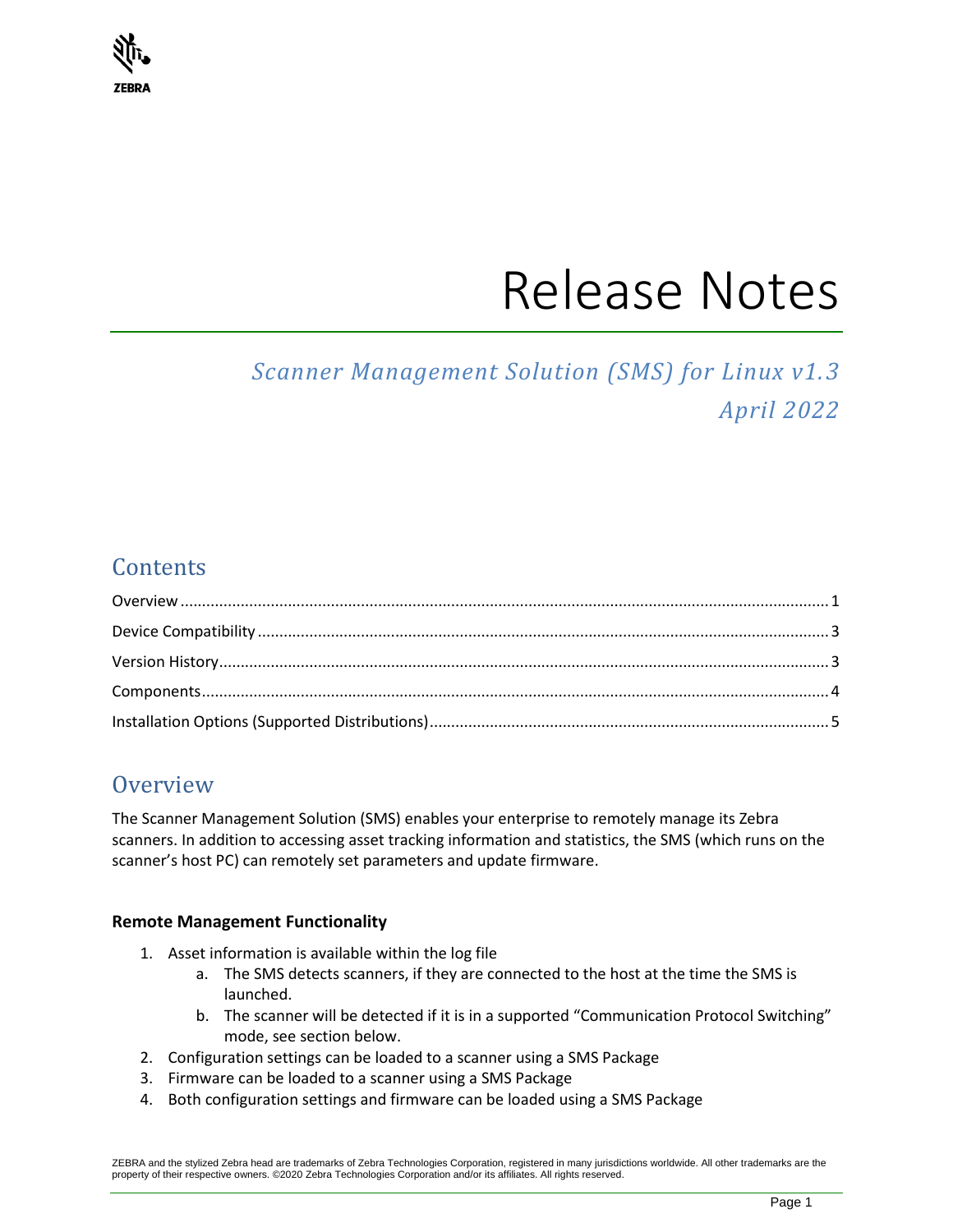

- 5. A log file is available with asset information and actions performed.
- 6. Not supported
	- **a.** Ability to query statistics

#### **Supported Scanners**

- 1. The SMS for Linux supports the connection of the following scanners to a Linux computer.
	- a. One corded scanner plugged in at a time like the DS8108
	- b. One cordless scanner and cradle like the DS8178 / std cradle
	- c. One MP7000
	- d. One MP7000 and CSS
	- e. One MP7000 and CSS and DS4308
- 2. Not supported
	- a. One MP7000 is plugged directly into the POS using a USB cable and DS8178/ cradle is plugged into the MP7000

#### **Supported Communication Protocols**

- 1. Cable Type
	- a. The SMS for Linux requires a USB cable.
- 2. Data
	- a. For details on the supported data communication protocols (transmission of bar code data), see the "Linux SDK Release Notes" document.
- 3. Communication Protocol Switching
	- a. The SMS for Linux supports com protocol switching to and from these com modes:
	- b. USB HID Keyboard
	- c. USB SNAPI
	- d. USB IBM Handheld
	- e. Not supported USB IBM Tabletop
- 4. Management The management of the scanner occurs over
	- a. USB SNAPI
	- b. USB IBM Handheld
	- c. Not supported USB IBM Tabletop

#### **SMS Package Generation**

- 1. The SMS Package for Linux is generated using the SMS wizard within 123Scan.
- 2. To use the SMS, put a SMS Package into SMS' download folder. For the download folder location, see the Components section below.

#### **Installation of the SMS**

- 1. The SMS is installed using a Debian or RPM packages depending on your OS distribution.
- 2. The installation path must use the folder structure listed below
- 3. The installation software can be configured for a silent installation

#### **Launching the SMS**

1. The SMS is a Linux application that is launched using a Linux's Cron job (a time-based job scheduler in Linux) or the SMS can be launched manually.

#### **Log File Capabilities**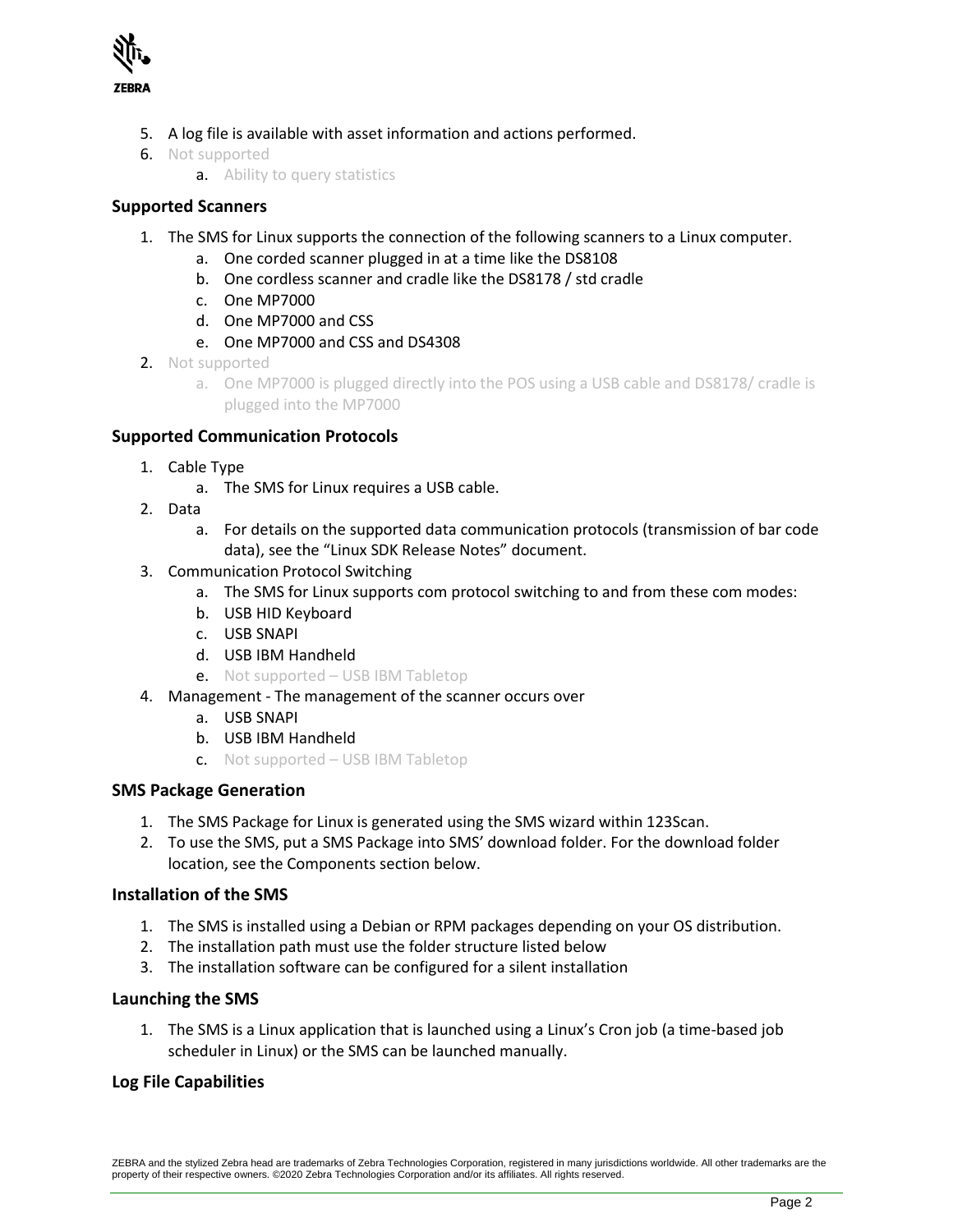

- 1. The SMS logs are contained within the log folder
- 2. The SMS' customer facing log contains the following:
	- a. Asset tracking information before running and after running the SMS
	- b. If a configuration file was loaded
	- c. If firmware was loaded
	- d. A time date stamp on an event
- 3. The SMS generates debug logs, available for engineering analysis

For the latest SMS updates, please visit [Zebra SMS for Linux](https://www.zebra.com/us/en/support-downloads/software/utilities/scanner-management-solution-for-linux.html)

<span id="page-2-0"></span>For support, please visit [http://www.zebra.com/support.](http://www.zebra.com/support)

# Device Compatibility

For the compatible devices list, please visit following page.

[https://www.zebra.com/us/en/support-downloads/software/utilities/scanner-management-solution](https://www.zebra.com/us/en/support-downloads/software/utilities/scanner-management-solution-for-linux.html)[for-linux.html](https://www.zebra.com/us/en/support-downloads/software/utilities/scanner-management-solution-for-linux.html)

### <span id="page-2-1"></span>Version History

#### Version 1.3.1-19 – 04/2022

- 1. Enhanced SMS Added ability to force reload of configuration settings, even if already present. Setting available in 123Scan SMS wizard Name and Notes screen.
- 2. Bug fix Resolved issue on scanner not switching to the correct management mode during the firmware and configuration update retry.

#### Version 1.3.1-17 – 10/2021

- 1. Added support for SNAPI without Imaging scanner host comm mode.
- 2. Added support for executing SMS in non-admin user mode.
- 3. Bug fix Resolved issue on missing SMS status file.

#### Version 1.3.1-13 – 10/2020

1. Bug fix – Resolved issue on firmware update of scanner showing incorrect host mode when the scanner in IBMHID.

#### Version 1.3.1-12 – 04/2020

- 1. Added asset information (model number, serial number, date of manufacture, firmware version, configuration file name) to SMS log file. A default package is now present in the download folder. The default package causes the logging of asset information at SMS startup, even if the customer has not loaded a SMS Package.
- 2. A default package is now present in the download folder.

ZEBRA and the stylized Zebra head are trademarks of Zebra Technologies Corporation, registered in many jurisdictions worldwide. All other trademarks are the property of their respective owners. ©2020 Zebra Technologies Corporation and/or its affiliates. All rights reserved.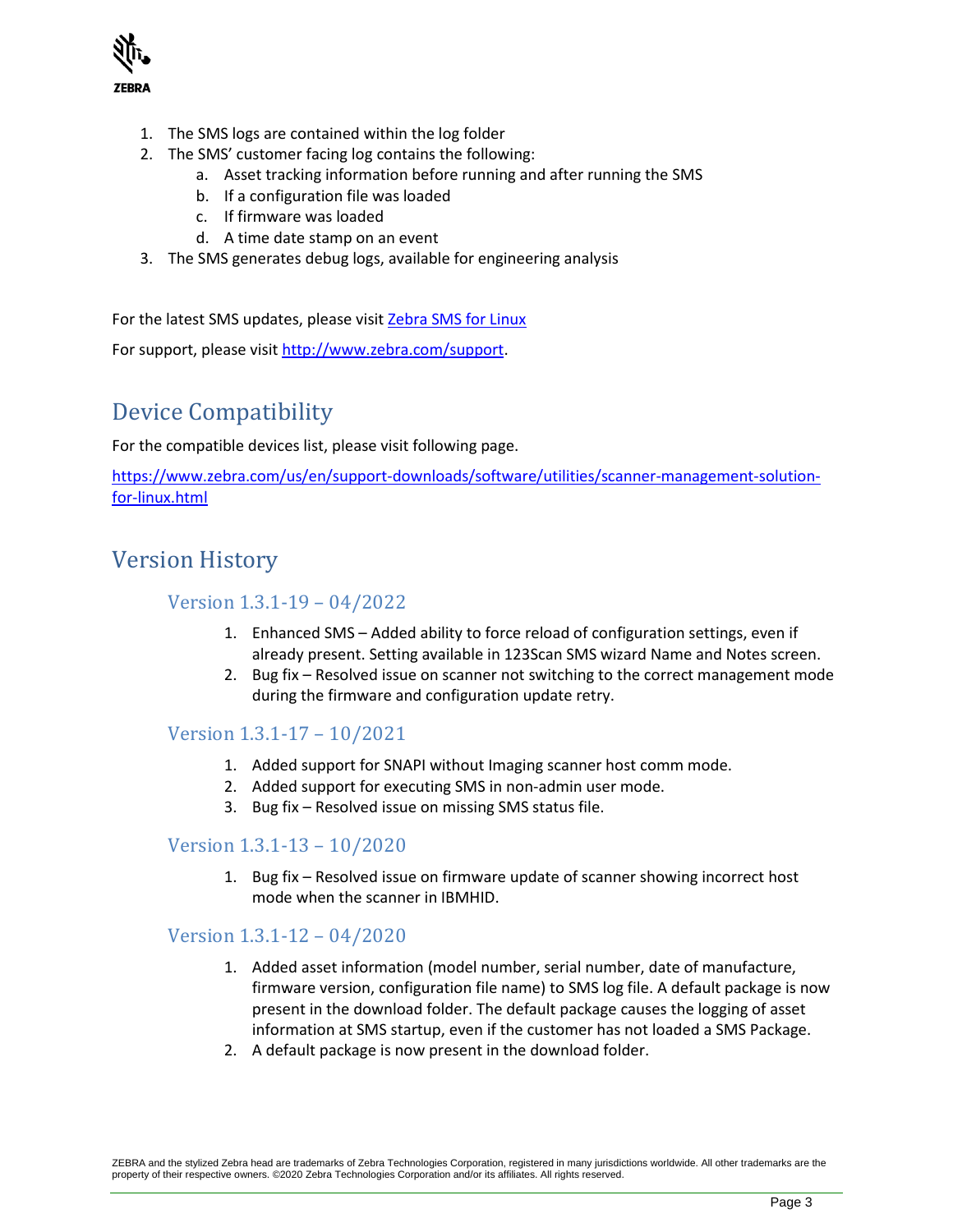

#### Version 1.3.1-9 – 10/2019

- 1. Added CentOS 7.3 support.
- 2. Added Debian 9.5 support.
- 3. Added C++ 11 support.

#### Version 1.3.1-7 – 07/2019

1. Added ability to execute the SMS using an external Java program.

#### Version 1.3.0 – 11/2018

- 1. Added Retry logic, if firmware update fails, will attempt to reload firmware up to 3 times
- 2. Support added for following distributions
	- a. CentOS 6.0 32bit
	- b. SLES 11 SP2 32bit
	- c. SLES 11 SP3 64bit and 32bit
	- d. Open SUSE 13.1 64bit and 32bit
	- e. Redhat 6.3 32bit
	- f. Ubuntu 12.04 32bit and 64bit
	- g. Debian 8 64bit and 32bit

#### Version 1.2.0 – 08/2018

- 3. Firmware/Configuration update through management mode IBMHH.
- 4. Firmware/Configuration update for cascaded and Bluetooth scanners.
	- a. Direct connected cradle paired Bluetooth scanner.
	- b. Direct connected MP6000/MP7000 with auxiliary scanner.
	- c. Multiple directly connected scanner support (up to 5devices).
- 5. Supported distributions
	- a. SUSE Linux Enterprise Server 12, 64bit architectures.
	- b. Ubuntu 14.04, 64bit architecture.
	- c. Ubuntu 14.04, 32bit architecture.

#### Version 1.1.0 – 06/2017

1. Scanner Management Solution support for Linux CoreScanner driver v4.0.

#### Version 1.0.0 – 04/2017

- 1. Initial release of the Scanner Management Solution.
- 2. Firmware update for corded scanners through SNAPI.
- 3. Configuration push for corded scanners through SNAPI.
- 4. Parameter barcode scanning enabling/disabling through SNAPI.
- 5. Assets tracking information before/after scanner management.

### <span id="page-3-0"></span>Components

If the default install location is not changed, the components are installed in the following folders: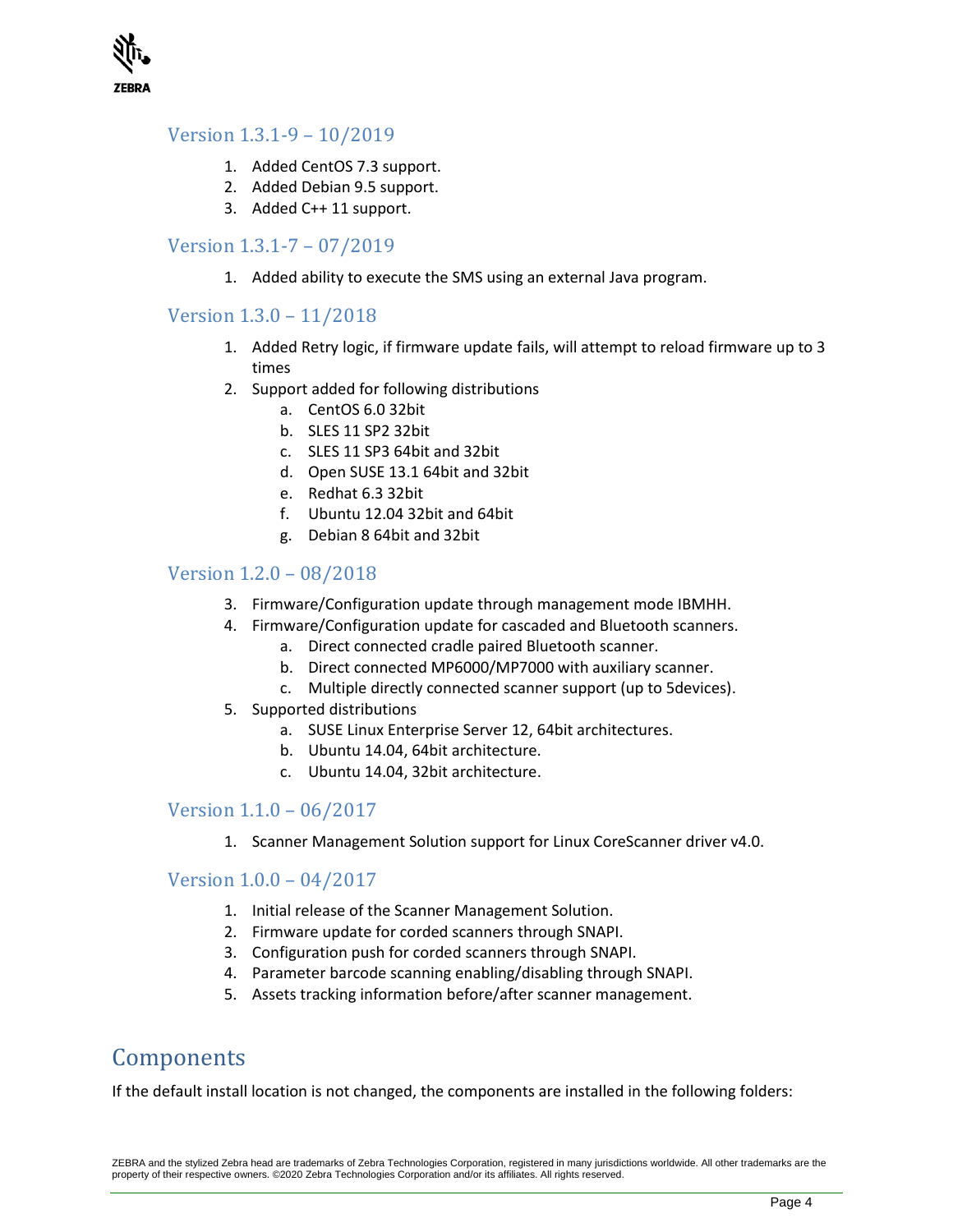

| Component                    | Location                                                              |
|------------------------------|-----------------------------------------------------------------------|
| SMS Program folder           | /usr/share/zebra-scanner/sms                                          |
| SMS Package download folder  | /usr/share/zebra-scanner/sms/download                                 |
| SMS Default log folder       | /usr/share/zebra-scanner/sms/logs                                     |
| Launch SMS as an Application | /usr/share/zebra-scanner/sms/SMS                                      |
| Release notes (This file)    | /usr/share/doc/zebra-scanner-managementsolution/<br>Release Notes.pdf |

# <span id="page-4-0"></span>Installation Options (Supported Distributions)

The Scanner Management Solution can only run as an application. This application can be initiated using a terminal command.

- For the installation of Scanner Management Solution, CoreScanner Driver v4.1 or an above version is required.
- Installation of the software can be done through Software Center or the terminal command.

#### Package Types

| <b>Installation Options</b> | m<br>∼<br>S<br>ent <sub>O</sub><br>ت | $\circ$<br>ة<br>S<br>ent <sub>O</sub><br>Ō | SP <sub>2</sub><br>$\sim$<br>$\mathbf{\mathbf{r}}$<br>SLES | ဣ<br>ō.<br>$\mathbf{\mathbf{r}}$<br>$\overline{\phantom{0}}$<br>SLES | <b>SP2</b><br>$\Xi$<br>SLES | $\mathbf{\mathbf{\mathsf{H}}}$<br>m<br>$\mathbf{\mathbf{t}}$<br>Suse<br>pen<br>$\circ$ | $\sim$<br>ن<br>Hat<br>Red | g<br>4<br>$\overline{\phantom{0}}$<br>Ubuntu | S<br>$\overline{c}$<br>Ubuntu | ഗ<br>თ<br>eban<br>Õ | $\infty$<br>ebian<br>Õ |                              |
|-----------------------------|--------------------------------------|--------------------------------------------|------------------------------------------------------------|----------------------------------------------------------------------|-----------------------------|----------------------------------------------------------------------------------------|---------------------------|----------------------------------------------|-------------------------------|---------------------|------------------------|------------------------------|
| RPM_Package_x86_64bit       | x                                    | ΝA                                         | x                                                          | x                                                                    |                             |                                                                                        |                           |                                              | NA NA NA NA NA                |                     |                        | X86 Architecture             |
| RPM Package x86 32bit       | <b>NA</b>                            | X                                          | <b>NA</b>                                                  | x                                                                    | x                           | x                                                                                      | x                         |                                              |                               |                     |                        | NA NA NA NA X86 Architecture |
| Debian_Package_x86_64bit    | <b>NA</b>                            |                                            | I NA NA NA NA NA                                           |                                                                      |                             |                                                                                        | . NA                      | X                                            | X                             | x                   | X                      | <b>X86 Architecture</b>      |
| Debian_Package_x86_32bit    | <b>NA</b>                            |                                            | I NA NA NA NA                                              |                                                                      |                             | <b>NA</b>                                                                              |                           | x                                            | x                             | x                   | Χ                      | <b>X86 Architecture</b>      |

#### Minimum PC Requirements

- Hardware Requirements
	- o Pentium Dual-Core E214 1.6GHz or Pentium Mobile Dual-Core T2060 or Pentium Celeron E1200 1.6GHz.
	- o 2GB RAM 1.2 GB free hard drive space.
	- o USB port, 1.1 or higher, for the connection of USB Scanners.

ZEBRA and the stylized Zebra head are trademarks of Zebra Technologies Corporation, registered in many jurisdictions worldwide. All other trademarks are the property of their respective owners. ©2020 Zebra Technologies Corporation and/or its affiliates. All rights reserved.